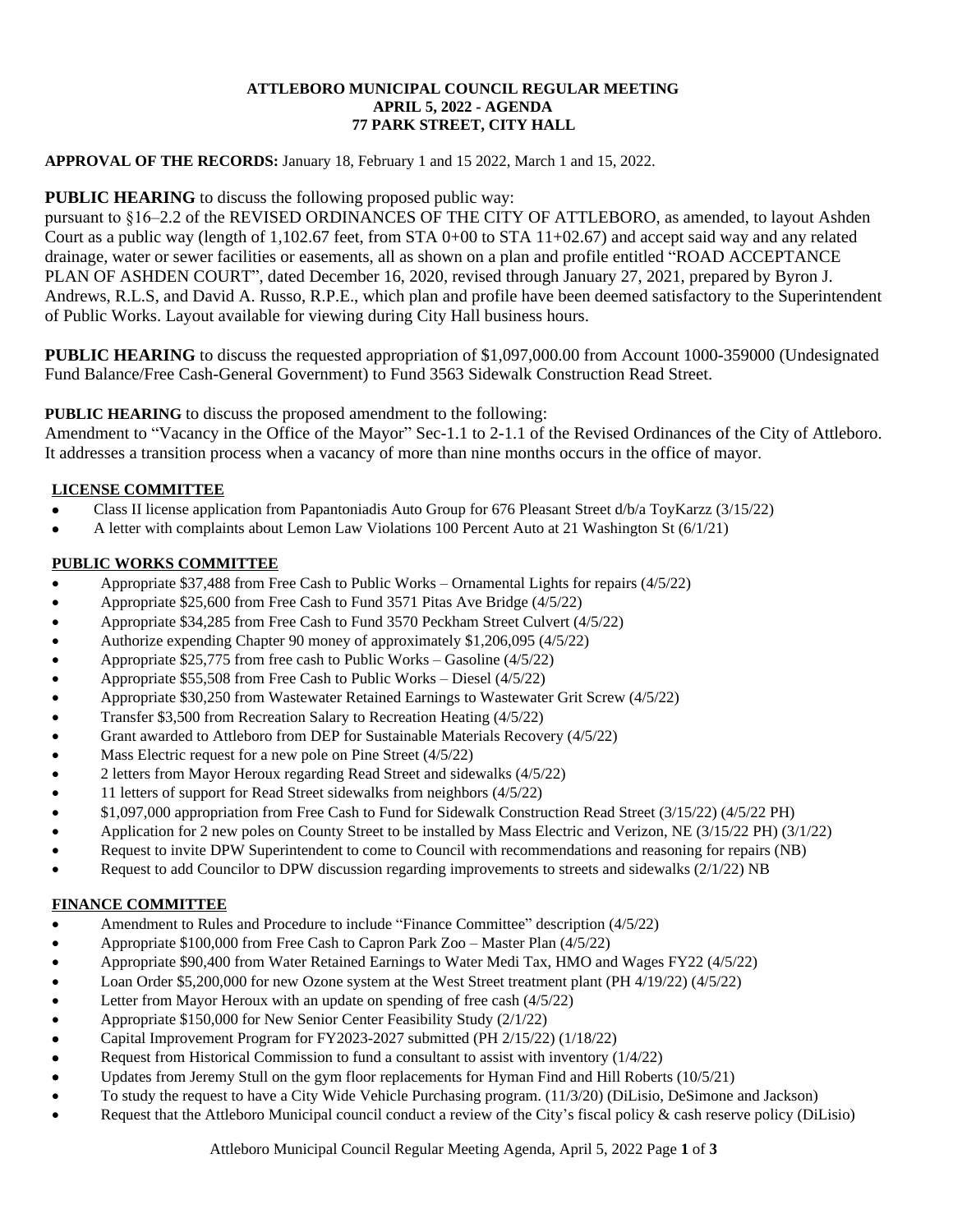- Amend the agreement between City and Schools that all Medicaid reimbursement go to schools. (Ms. Porreca 12/17/19)
- Collaborate with state officials to have a meeting to understand the Community Pact Program thru FY2019 for best financial policies for capital improvement (NB Conti 11/13/18)

## **TRANSPORTATION & TRAFFIC COMMITTEE**

- Request for Stop sign at Jewel and Hawthorne (4/5/22)
- Request to delete "Jewel and Verndale" reference for Yield sign S. 10-4.6 (4/5/22)
- Amendment to ordinance 10-4.18 regarding removal and modification of permanent speed humps (3/15/22)
- Request to look again at Angeline Street and parking issues (2/15/22)
- Amendments for Chapter 10 and 17 regarding commercial vehicles (11/2/21) (PH 1/18/22)
- Traffic Study Commission recommends delay Rathbun-Willard Dr. opening until proposed traffic light installed (11/19/19)
- Amend Section 10-4.6 Left Turn Prohibited: May Street to Newport Avenue: May Street traffic traveling --- prohibited from making a Left turn onto Newport Avenue Northbound unless directed by a public safety official. (Ms. Porreca 11/6/18)

## **IT & INFRASTRUCTURE COMMITTEE**

Amendment to the Rules and Procedures to include IT and Infrastructure Committee (4/5/22)

# **ZONING & LAND USE COMMITTEE**

- Grant award from FTA for \$1,303,600 for TOD projects with GATRA (4/5/22)
- Match FTA grant with \$325,900 from Free Cash to TOD GATRA for downtown improvements (4/5/22)
- Request for Fee waivers for new Habitat for Humanity house (4/5/22) (PH needed)
- Certificate of Vote from the Planning Board supporting the amendments to 17-15.0 and 17-9.0 (4/5/22)
- Road Acceptance plan of Ashden Court requested by the Mayor (PH 4/5/22) (3/15/22)
- Amendment to Zoning Ordinance to allow for Accessory Dwelling Units (12/21/21)
- Public hearing on February 15, 2022 with the Planning Board regarding amendments to Chapter 17-9/15.0 (12/21/21)
- Public Hearing January 18, 20 with Planning Board regarding Ch. 17-3.3 Commercial Vehicle Parking (12/21/21
- Mobile Home Park zoning district proposed (11/2/21)
- A communication from Joe Drazek of South Attleboro with concern about proposed marijuana establishment (3/3/20)
- Amend §17–16.10 NON–CONFORMING SIGNS Delete B in its entirety and insert new language (see New Business-Ms. Porreca & Mr. DiLisio) (12/12/17)

# **CITY PROPERTY & CLAIMS COMMITTEE**

- Request to surplus 17 firearms from the Police Department (4/5/22)
- Request to lift the façade restriction from the sale of 135 County Street (4/5/22)
- Accept donation of 25 t-shirts from Max Crawford for AYC to use (4/5/22)
- Transfer \$499.99 from Reserve Fund to Personnel Office Equipment for new desk (4/5/22)
- New Business to review all city's annual legal expenses to determine if prudent to use new methods (6/15/21)

# **PERSONNEL VETERANS AND HUMAN SERVICES COMMITTEE**

- Confirm Diane Mangiaratti of Oxbow Drive as an Alternate on Historical Commission (4/5/22)
- Confirm 11 reappointments on Cable Comm., Historical Commission Board of Assessors and Dog Officers (4/5/22)
- Formula Grant for COA for approximately \$94,182 (4/5/22)
- Shine Grant for COA approximately \$74,746.98- Funds must be used by June 30, 2022 (4/5/22)
- Accept \$1,000 in Stop & Shop gift cards from SONS of the American Legion Post 312 (4/5/22)
- Appoint Martha Conti of 100 Berwick Road to the Board of Assessors (3/15/22)
- Diane Mangiaratti to the Historical Commission as an Alternate member (3/15/22)

# **ORDINANCES, ELECTIONS & LEGISLATIVE MATTERS COMMITTEE**

- Request for amendments to S. 12-3.7 as it pertains to Zoo Fee Schedule (PH 4/19/22) (4/5/22)
- PH called for amendment to City Ordinance 1-12 regarding the Historical Commission (3/15/22 PH)
- Ordinance amendment to proposed Ordinance Provision for Vacancy in the Office of Mayor S 2 (4/5/22 PH)
- Charter Special Act requested to address Section 3-7 regarding Mayor's Office absence/vacancy (1/18/22) (PH 2/15/22)
- New business to change the effective date of paper straws and plastic container bans to  $1/23/21$  (6/15/21)
- Request amendment to 16-9, suggesting a Fee Report every 3 years by Water Superintendent (4/6/21)
- Request amendment to 16-15 suggesting a Fee Report every 3 years by the Wastewater Dept. (4/6/21)
- Request to review the Revised Ordinances of the City of Attleboro (12/15/20) (DiLisio)
- Letter from Mark Kolakowski regarding change of hours at the city Compost Center. (6/16/20)
- Request that a Special Commission be formed to review the City Charter. (Ms. Jackson) (2/4/20)